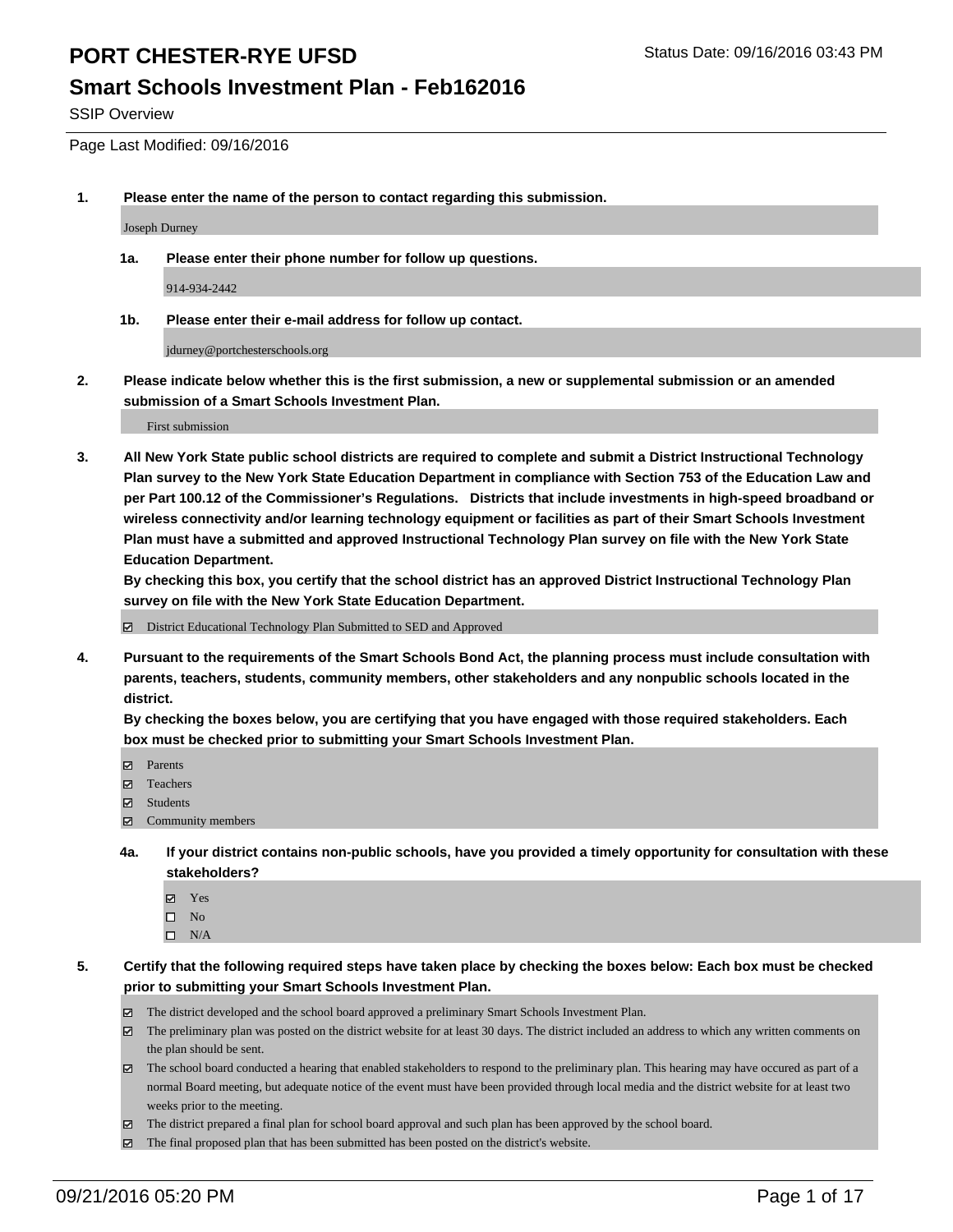### **Smart Schools Investment Plan - Feb162016**

SSIP Overview

Page Last Modified: 09/16/2016

**5a. Please upload the proposed Smart Schools Investment Plan (SSIP) that was posted on the district's website, along with any supporting materials. Note that this should be different than your recently submitted Educational Technology Survey. The Final SSIP, as approved by the School Board, should also be posted on the website and remain there during the course of the projects contained therein.**

SSBAInvestmentPlan.pdf

**6. Please enter an estimate of the total number of students and staff that will benefit from this Smart Schools Investment Plan based on the cumulative projects submitted to date.**

5,000

- **7. An LEA/School District may partner with one or more other LEA/School Districts to form a consortium to pool Smart Schools Bond Act funds for a project that meets all other Smart School Bond Act requirements. Each school district participating in the consortium will need to file an approved Smart Schools Investment Plan for the project and submit a signed Memorandum of Understanding that sets forth the details of the consortium including the roles of each respective district.**
	- $\Box$  The district plans to participate in a consortium to partner with other school district(s) to implement a Smart Schools project.
- **8. Please enter the name and 6-digit SED Code for each LEA/School District participating in the Consortium.**

| Partner LEA/District | <b>ISED BEDS Code</b> |
|----------------------|-----------------------|
| (No Response)        | (No Response)         |

**9. Please upload a signed Memorandum of Understanding with all of the participating Consortium partners.**

(No Response)

#### **10. Your district's Smart Schools Bond Act Allocation is:**

\$1,736,663

**11. Enter the budget sub-allocations by category that you are submitting for approval at this time. If you are not budgeting SSBA funds for a category, please enter 0 (zero.) If the value entered is \$0, you will not be required to complete that survey question.**

|                                       | Sub-<br>Allocations |
|---------------------------------------|---------------------|
| School Connectivity                   | 0                   |
| Connectivity Projects for Communities |                     |
| Classroom Technology                  | 304,686             |
| Pre-Kindergarten Classrooms           | $\Omega$            |
| Replace Transportable Classrooms      | $\Omega$            |
| High-Tech Security Features           |                     |
| <b>Totals:</b>                        | 304,686             |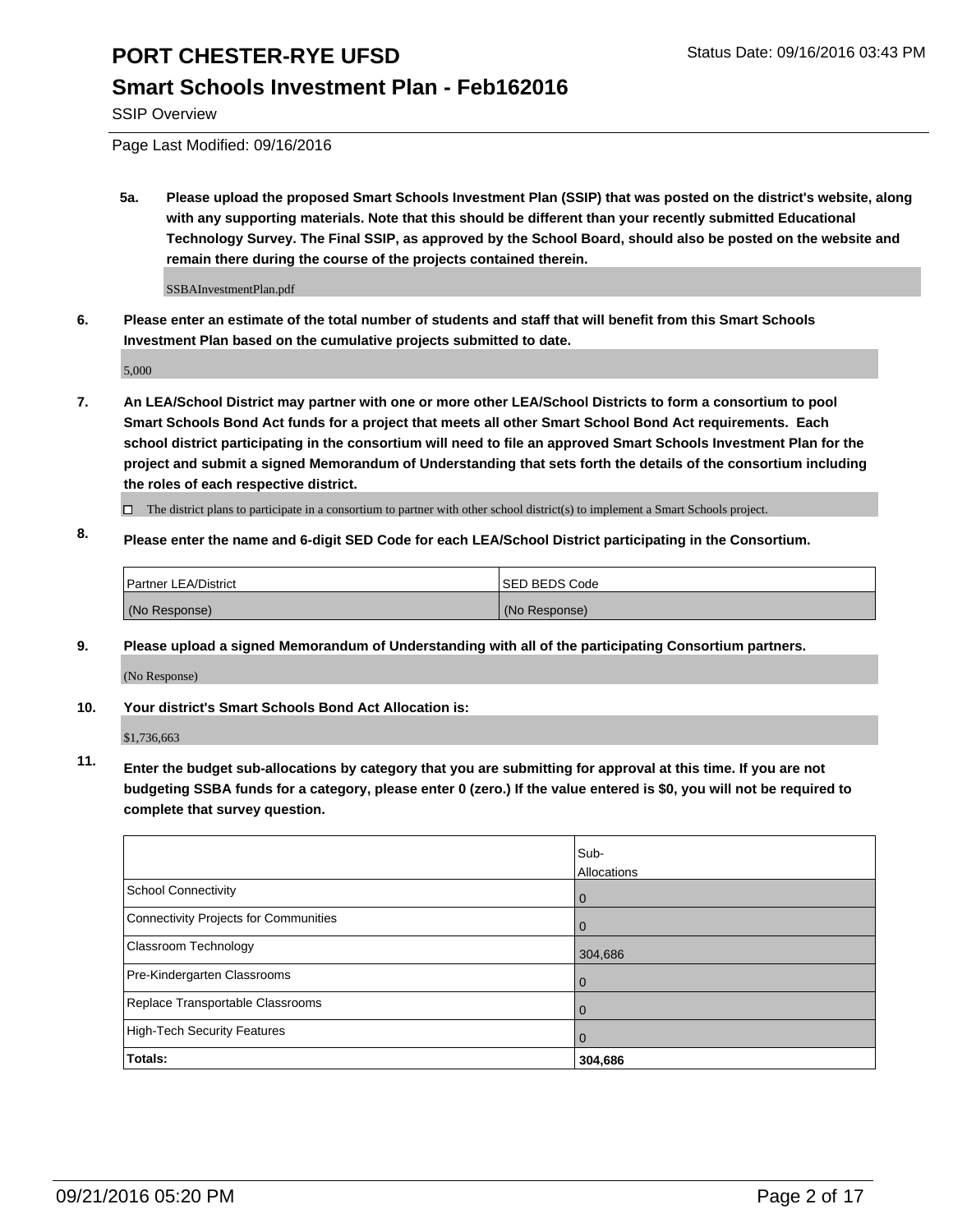#### **Smart Schools Investment Plan - Feb162016**

School Connectivity

Page Last Modified: 08/31/2016

- **1. In order for students and faculty to receive the maximum benefit from the technology made available under the Smart Schools Bond Act, their school buildings must possess sufficient connectivity infrastructure to ensure that devices can be used during the school day. Smart Schools Investment Plans must demonstrate that:**
	- **sufficient infrastructure that meets the Federal Communications Commission's 100 Mbps per 1,000 students standard currently exists in the buildings where new devices will be deployed, or**
	- **is a planned use of a portion of Smart Schools Bond Act funds, or**
	- **is under development through another funding source.**

**Smart Schools Bond Act funds used for technology infrastructure or classroom technology investments must increase the number of school buildings that meet or exceed the minimum speed standard of 100 Mbps per 1,000 students and staff within 12 months. This standard may be met on either a contracted 24/7 firm service or a "burstable" capability. If the standard is met under the burstable criteria, it must be:**

**1. Specifically codified in a service contract with a provider, and**

**2. Guaranteed to be available to all students and devices as needed, particularly during periods of high demand, such as computer-based testing (CBT) periods.**

**Please describe how your district already meets or is planning to meet this standard within 12 months of plan submission.**

(No Response)

- **1a. If a district believes that it will be impossible to meet this standard within 12 months, it may apply for a waiver of this requirement, as described on the Smart Schools website. The waiver must be filed and approved by SED prior to submitting this survey.**
	- $\Box$  By checking this box, you are certifying that the school district has an approved waiver of this requirement on file with the New York State Education Department.
- **2. Connectivity Speed Calculator (Required)**

|                         | Number of<br><b>Students</b> | Multiply by<br>100 Kbps | Divide by 1000 Current Speed<br>to Convert to<br>Required<br>Speed in Mb | lin Mb           | Expected<br>Speed to be<br>Attained Within Required<br>12 Months | Expected Date<br>l When<br>Speed Will be<br>l Met |
|-------------------------|------------------------------|-------------------------|--------------------------------------------------------------------------|------------------|------------------------------------------------------------------|---------------------------------------------------|
| <b>Calculated Speed</b> | (No<br>Response)             | (No Response)           | (No<br>Response)                                                         | (No<br>Response) | (No<br>Response)                                                 | (No<br>Response)                                  |

#### **3. Describe how you intend to use Smart Schools Bond Act funds for high-speed broadband and/or wireless connectivity projects in school buildings.**

(No Response)

**4. Describe the linkage between the district's District Instructional Technology Plan and the proposed projects. (There should be a link between your response to this question and your response to Question 1 in Part E. Curriculum and Instruction "What are the district's plans to use digital connectivity and technology to improve teaching and learning?)**

(No Response)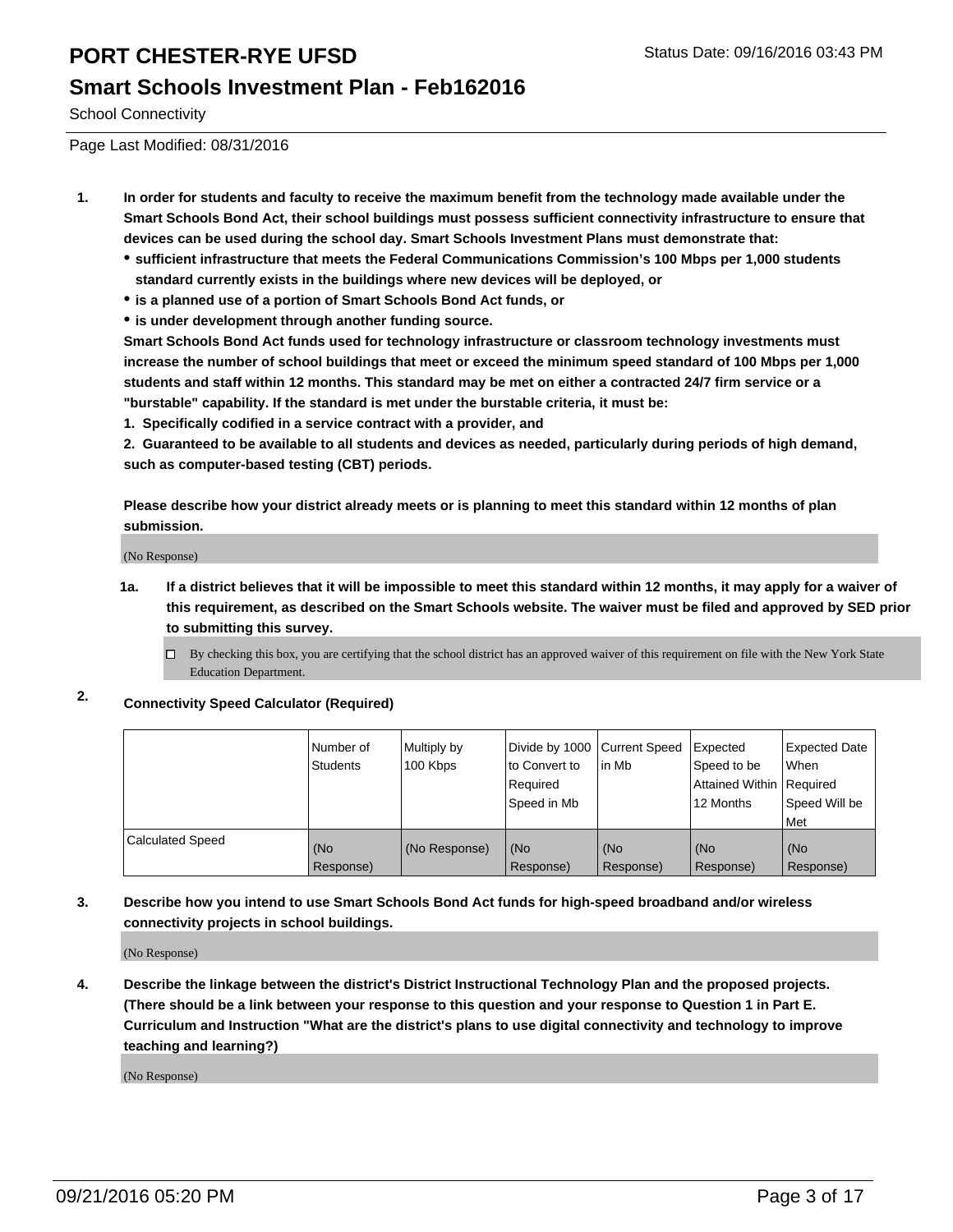### **Smart Schools Investment Plan - Feb162016**

School Connectivity

Page Last Modified: 08/31/2016

**5. If the district wishes to have students and staff access the Internet from wireless devices within the school building, or in close proximity to it, it must first ensure that it has a robust Wi-Fi network in place that has sufficient bandwidth to meet user demand.**

**Please describe how you have quantified this demand and how you plan to meet this demand.**

(No Response)

**6. As indicated on Page 5 of the guidance, the Office of Facilities Planning will have to conduct a preliminary review of all capital projects, including connectivity projects.**

**Please indicate on a separate row each project number given to you by the Office of Facilities Planning.**

| Project Number |  |
|----------------|--|
| (No Response)  |  |

**7. Certain high-tech security and connectivity infrastructure projects may be eligible for an expedited review process as determined by the Office of Facilities Planning.**

**Was your project deemed eligible for streamlined review?**

(No Response)

**8. Include the name and license number of the architect or engineer of record.**

| Name          | License Number |
|---------------|----------------|
| (No Response) | (No Response)  |

**9. If you are submitting an allocation for School Connectivity complete this table.**

**Note that the calculated Total at the bottom of the table must equal the Total allocation for this category that you entered in the SSIP Overview overall budget.** 

|                                            | Sub-          |
|--------------------------------------------|---------------|
|                                            | Allocation    |
| Network/Access Costs                       | (No Response) |
| <b>Outside Plant Costs</b>                 | (No Response) |
| School Internal Connections and Components | (No Response) |
| <b>Professional Services</b>               | (No Response) |
| Testing                                    | (No Response) |
| <b>Other Upfront Costs</b>                 | (No Response) |
| <b>Other Costs</b>                         | (No Response) |
| Totals:                                    | 0             |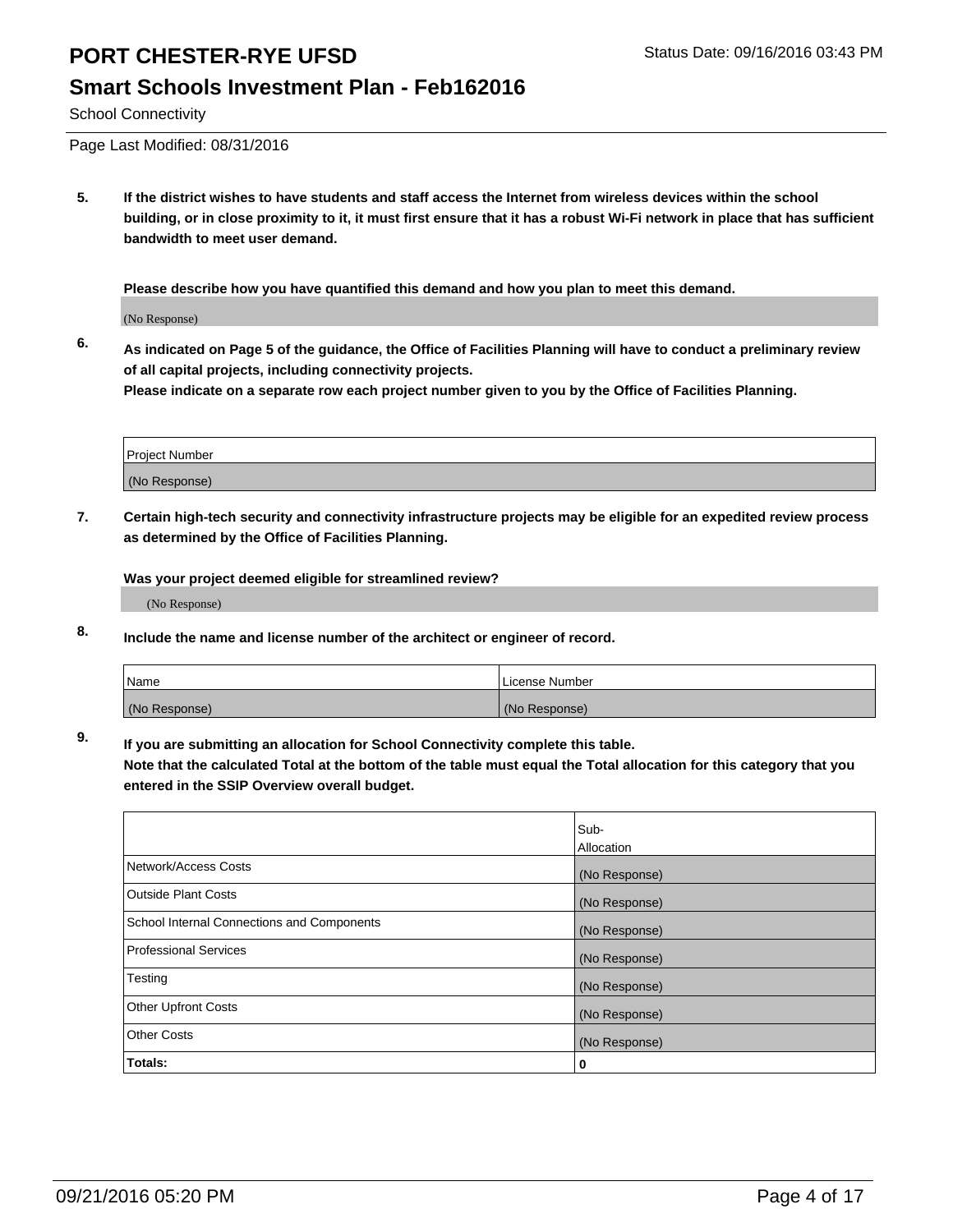### **Smart Schools Investment Plan - Feb162016**

School Connectivity

Page Last Modified: 08/31/2016

**10. Please detail the type, quantity, per unit cost and total cost of the eligible items under each sub-category. This is especially important for any expenditures listed under the "Other" category. All expenditures must be eligible for tax-exempt financing to be reimbursed through the SSBA. Sufficient detail must be provided so that we can verify this is the case. If you have any questions, please contact us directly through smartschools@nysed.gov. NOTE: Wireless Access Points should be included in this category, not under Classroom Educational Technology, except those that will be loaned/purchased for nonpublic schools. Add rows under each sub-category for additional items, as needed.**

| Select the allowable expenditure | Item to be purchased | <b>Quantity</b> | Cost per Item | <b>Total Cost</b> |
|----------------------------------|----------------------|-----------------|---------------|-------------------|
| type.                            |                      |                 |               |                   |
| Repeat to add another item under |                      |                 |               |                   |
| each type.                       |                      |                 |               |                   |
| (No Response)                    | (No Response)        | (No Response)   | (No Response) | (No Response)     |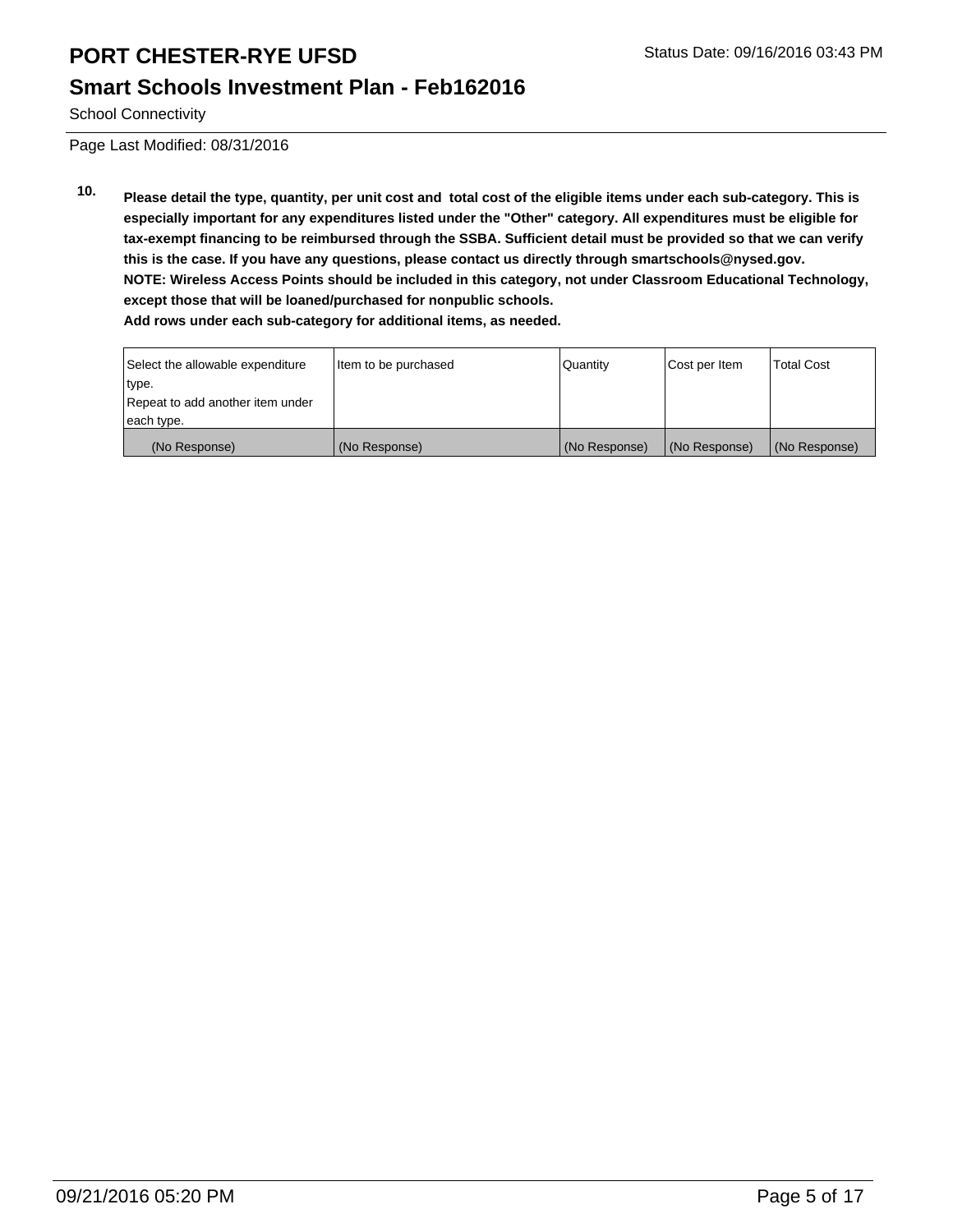### **Smart Schools Investment Plan - Feb162016**

Community Connectivity (Broadband and Wireless)

Page Last Modified: 08/31/2016

**1. Describe how you intend to use Smart Schools Bond Act funds for high-speed broadband and/or wireless connectivity projects in the community.**

(No Response)

**2. Please describe how the proposed project(s) will promote student achievement and increase student and/or staff access to the Internet in a manner that enhances student learning and/or instruction outside of the school day and/or school building.**

(No Response)

**3. Community connectivity projects must comply with all the necessary local building codes and regulations (building and related permits are not required prior to plan submission).**

 $\Box$  I certify that we will comply with all the necessary local building codes and regulations.

**4. Please describe the physical location of the proposed investment.**

(No Response)

**5. Please provide the initial list of partners participating in the Community Connectivity Broadband Project, along with their Federal Tax Identification (Employer Identification) number.**

| <b>Project Partners</b> | Federal ID#   |
|-------------------------|---------------|
| (No Response)           | (No Response) |

**6. If you are submitting an allocation for Community Connectivity, complete this table. Note that the calculated Total at the bottom of the table must equal the Total allocation for this category that you entered in the SSIP Overview overall budget.**

|                                    | Sub-Allocation |
|------------------------------------|----------------|
| Network/Access Costs               | (No Response)  |
| <b>Outside Plant Costs</b>         | (No Response)  |
| Tower Costs                        | (No Response)  |
| <b>Customer Premises Equipment</b> | (No Response)  |
| <b>Professional Services</b>       | (No Response)  |
| Testing                            | (No Response)  |
| <b>Other Upfront Costs</b>         | (No Response)  |
| <b>Other Costs</b>                 | (No Response)  |
| Totals:                            | 0              |

**7. Please detail the type, quantity, per unit cost and total cost of the eligible items under each sub-category. This is especially important for any expenditures listed under the "Other" category. All expenditures must be capital-bond eligible to be reimbursed through the SSBA. If you have any questions, please contact us directly through smartschools@nysed.gov.**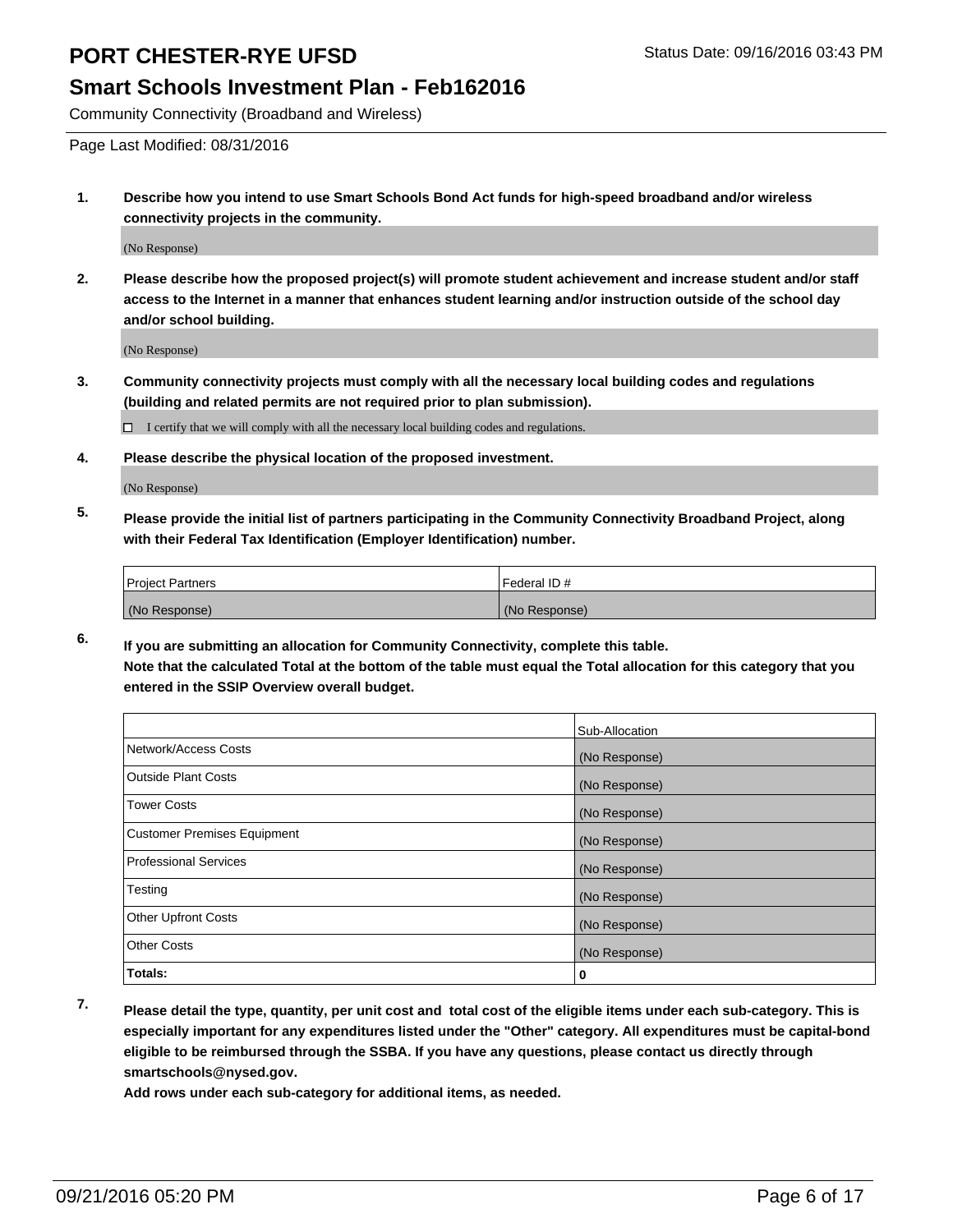# **Smart Schools Investment Plan - Feb162016**

Community Connectivity (Broadband and Wireless)

Page Last Modified: 08/31/2016

| Select the allowable expenditure | Item to be purchased | Quantity      | Cost per Item | <b>Total Cost</b> |
|----------------------------------|----------------------|---------------|---------------|-------------------|
| type.                            |                      |               |               |                   |
| Repeat to add another item under |                      |               |               |                   |
| each type.                       |                      |               |               |                   |
| (No Response)                    | (No Response)        | (No Response) | (No Response) | (No Response)     |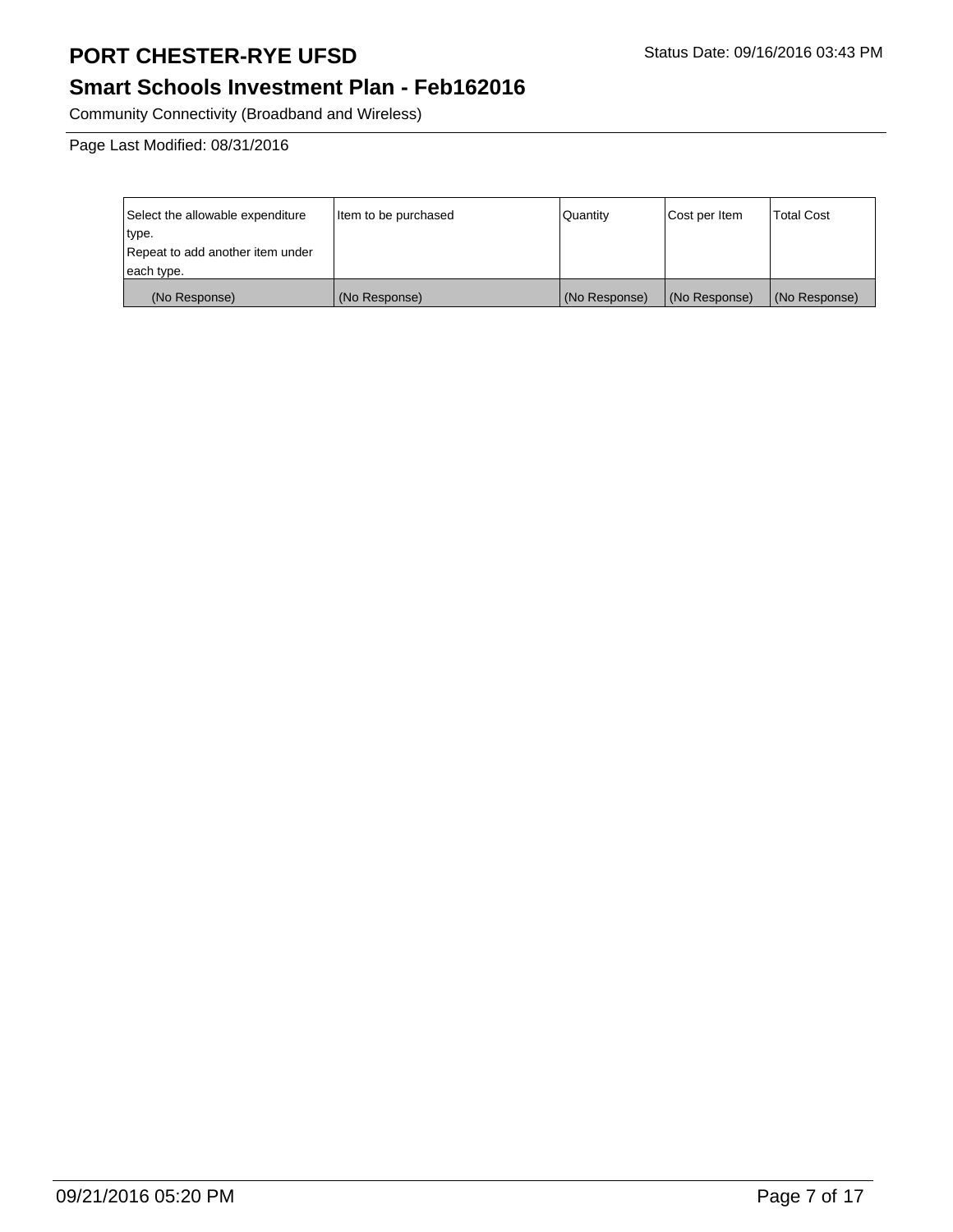#### **Smart Schools Investment Plan - Feb162016**

Classroom Learning Technology

Page Last Modified: 09/01/2016

**1. In order for students and faculty to receive the maximum benefit from the technology made available under the Smart Schools Bond Act, their school buildings must possess sufficient connectivity infrastructure to ensure that devices can be used during the school day. Smart Schools Investment Plans must demonstrate that sufficient infrastructure that meets the Federal Communications Commission's 100 Mbps per 1,000 students standard currently exists in the buildings where new devices will be deployed, or is a planned use of a portion of Smart Schools Bond Act funds, or is under development through another funding source.**

**Smart Schools Bond Act funds used for technology infrastructure or classroom technology investments must increase the number of school buildings that meet or exceed the minimum speed standard of 100 Mbps per 1,000 students and staff within 12 months. This standard may be met on either a contracted 24/7 firm service or a "burstable" capability. If the standard is met under the burstable criteria, it must be:**

**1. Specifically codified in a service contract with a provider, and**

**2. Guaranteed to be available to all students and devices as needed, particularly during periods of high demand, such as computer-based testing (CBT) periods.**

**Please describe how your district already meets or is planning to meet this standard within 12 months of plan submission.**

We recently increased our contracted internet bandwidth to 500 Mbps to meet and exceed the minimum standard set by the FCC. SWBOCES-LHRIC as an Internet Service Provider and Regional Educational Agency will ensure that dedicated bandwidth is available at times of demand such as Computer Based Testing (CBT) in alignment with NYSED guidance.

- **1a. If a district believes that it will be impossible to meet this standard within 12 months, it may apply for a waiver of this requirement, as described on the Smart Schools website. The waiver must be filed and approved by SED prior to submitting this survey.**
	- $\Box$  By checking this box, you are certifying that the school district has an approved waiver of this requirement on file with the New York State Education Department.

#### **2. Connectivity Speed Calculator (Required)**

|                         | i Number of<br>Students | Multiply by<br>100 Kbps | Divide by 1000 Current Speed<br>Ito Convert to<br>l Reauired<br>l Speed in Mb | lin Mb | Expected<br>Speed to be<br>Attained Within   Required<br>12 Months | Expected Date<br>l When<br>Speed Will be<br>Met |
|-------------------------|-------------------------|-------------------------|-------------------------------------------------------------------------------|--------|--------------------------------------------------------------------|-------------------------------------------------|
| <b>Calculated Speed</b> | 4.524                   | 452,400                 | 452.4                                                                         | 500    | (No<br>Response)                                                   | l (No<br>Response)                              |

#### **3. If the district wishes to have students and staff access the Internet from wireless devices within the school building, or in close proximity to it, it must first ensure that it has a robust Wi-Fi network in place that has sufficient bandwidth to meet user demand.**

**Please describe how you have quantified this demand and how you plan to meet this demand.**

In order to build capacity for this change our network has been upgraded to meet and exceed the required standard of 100 mbps per 1,000 students. In addition, we have ubiquitous district wide wireless Internet connectivity. Therefore, it has been determined the Smart School Bond Act district allocated funds (\$1,736,663) will be used to increase and replace student computer devices.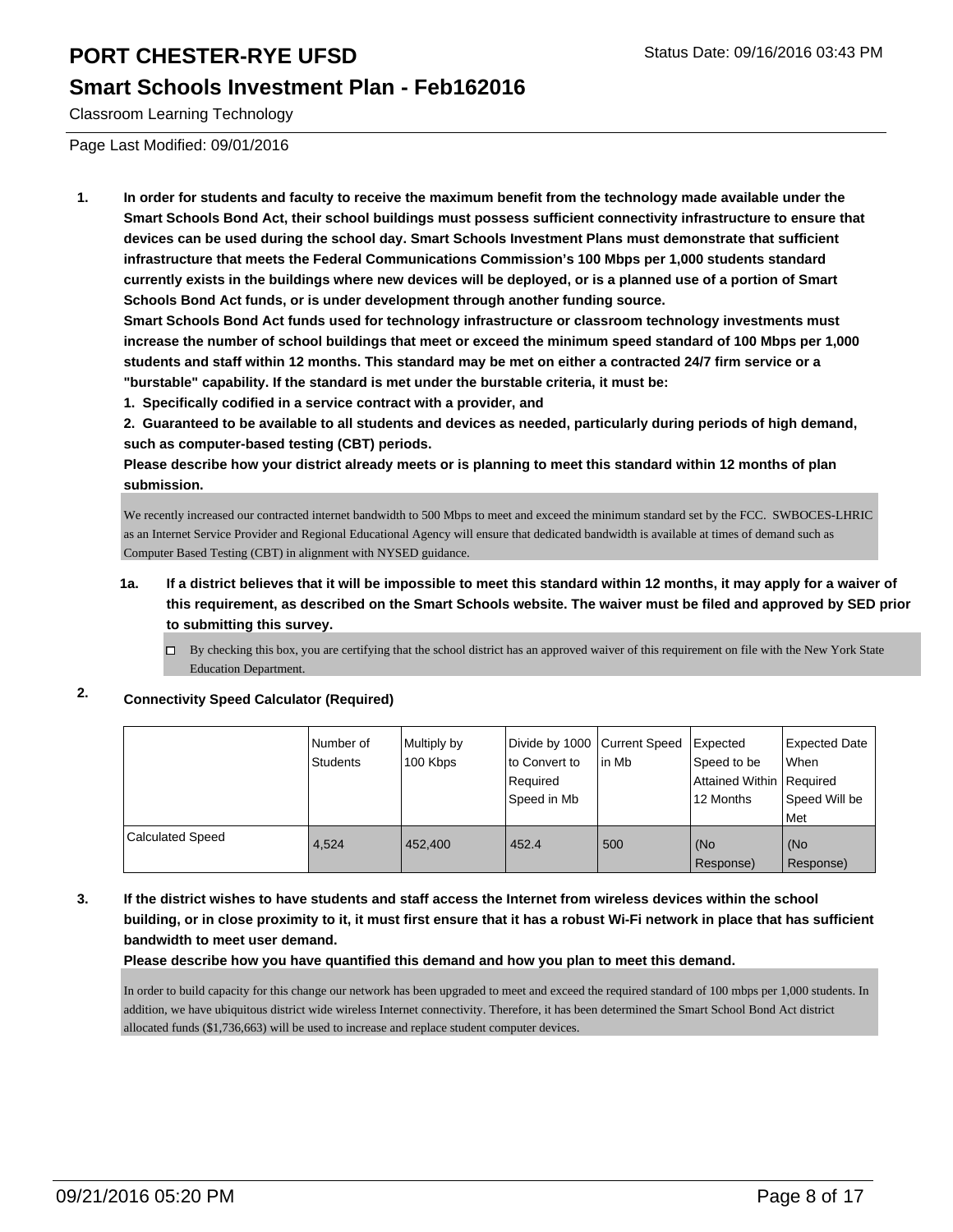#### **Smart Schools Investment Plan - Feb162016**

Classroom Learning Technology

Page Last Modified: 09/01/2016

**4. All New York State public school districts are required to complete and submit an Instructional Technology Plan survey to the New York State Education Department in compliance with Section 753 of the Education Law and per Part 100.12 of the Commissioner's Regulations.**

**Districts that include educational technology purchases as part of their Smart Schools Investment Plan must have a submitted and approved Instructional Technology Plan survey on file with the New York State Education Department.**

- By checking this box, you are certifying that the school district has an approved Instructional Technology Plan survey on file with the New York State Education Department.
- **5. Describe the devices you intend to purchase and their compatibility with existing or planned platforms or systems. Specifically address the adequacy of each facility's electrical, HVAC and other infrastructure necessary to install and support the operation of the planned technology.**

In the 2014-15 school year, the district piloted a Google Apps for Education (GAfE) Initiative at Port Chester Middle School as a means to provide tools for students to improve academic achievement. In July of 2015, with the experience of having executed this pilot, the district conducted a GAfE training institute for a cohort of teachers who will provide a 'train the trainer model' district-wide in 2015-16 and going forward. A district Professional Development calendar has been created to allow this 'turn-key' GAFE training to take place in all grade levels. In 2016-17, the district plans to employ new staff who will be certified GAfE facilitators to continue work with teachers on use of the program. The district also plans to continue building capacity in the staff during summer of 2016-17 via additional Summer GAfE training institutes.

In July of 2015, the district obtained 85 chrome books via RTTT funds from NYSED and integrated via LHRIC resources. These chrome books will be allocated to schools as part of the aforementioned 2015-16 GAfE initiative for use by teachers and students. In the fall of 2015, the district plans to apply for Smart Schools Bond Investment Plan funding to allow for purchase of additional mobile devices and printers. As a result, the district plans to purchase a first installment of Chrome book devices in 2016-17, and a second installment of Chrome book devices in 2017- 18 for instructional and computer based testing purposes.

The district has adequate electrical infrastructure in every classroom to support these charging stations and devices as needed.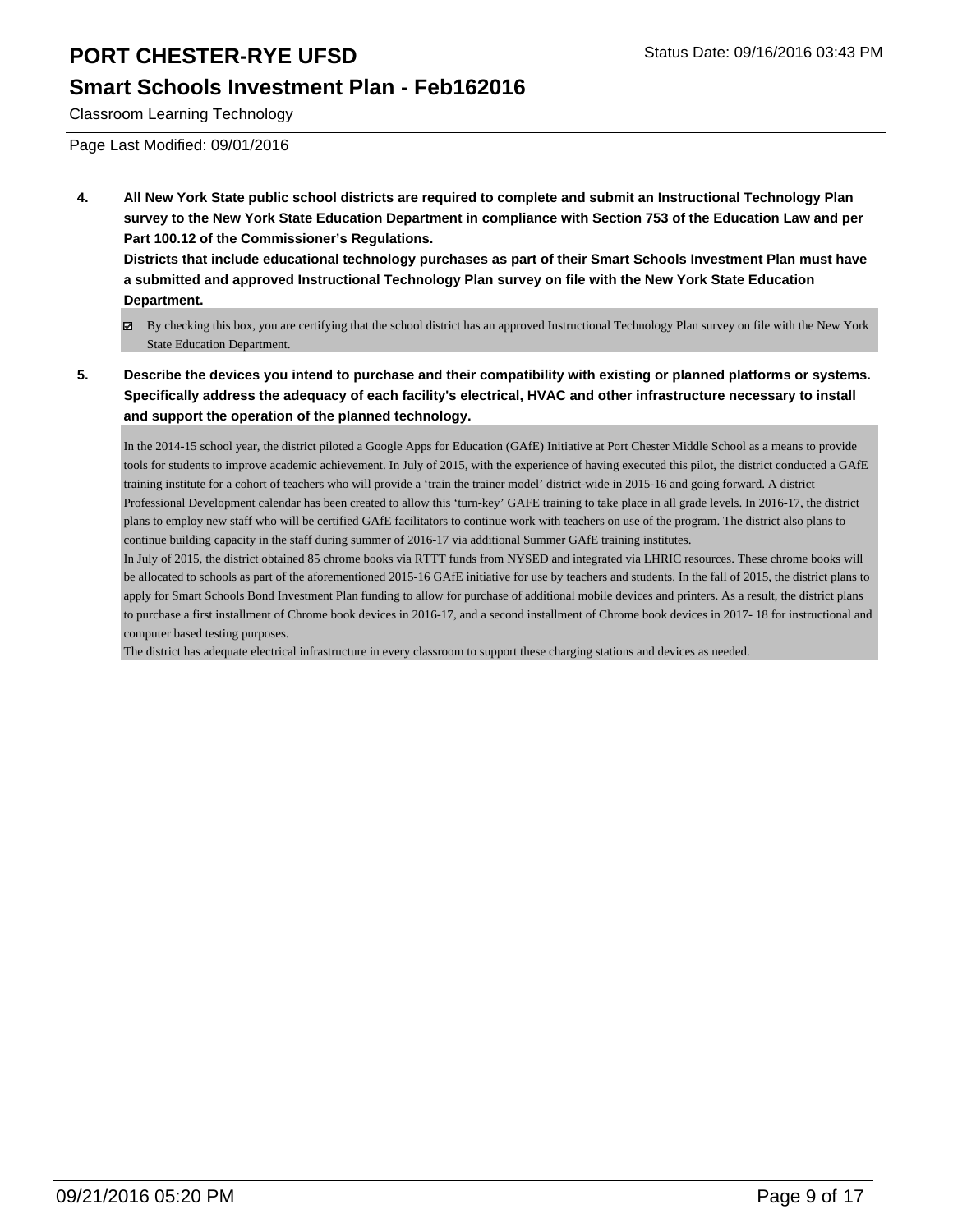#### **Smart Schools Investment Plan - Feb162016**

Classroom Learning Technology

Page Last Modified: 09/01/2016

- **6. Describe how the proposed technology purchases will:**
	- **> enhance differentiated instruction;**
	- **> expand student learning inside and outside the classroom;**
	- **> benefit students with disabilities and English language learners; and**
	- **> contribute to the reduction of other learning gaps that have been identified within the district.**

**The expectation is that districts will place a priority on addressing the needs of students who struggle to succeed in a rigorous curriculum. Responses in this section should specifically address this concern and align with the district's Instructional Technology Plan (in particular Question 2 of E. Curriculum and Instruction: "Does the district's instructional technology plan address the needs of students with disabilities to ensure equitable access to instruction, materials and assessments?" and Question 3 of the same section: "Does the district's instructional technology plan address the provision of assistive technology specifically for students with disabilities to ensure access to and participation in the general curriculum?"**

Port Chester has a diverse population, including 28% of our students who are English Language Learners. We commit to providing every student with access to a computing device and connectivity to take advantage of a full range of educational technology tools and opportunities for learning available under the guidance of our classroom staff. Our survey of teachers shown that at least 35% of the teachers use essential skills for contribution and collaboration via online resources and the web. 61% of teachers found using multimedia and rich content easy to use in the classroom to support instruction and learning. Through technology, teachers are empowered to benchmark and track student progress in real time, which provides immediate feedback in a variety of areas to make efficient instructional decisions right away or as early as the next class, providing with a more focused attention to learning and acquisition of knowledge for all students. This timeliness effectively improves the educational experience for both students and teachers; learners receive the most relevant and focused instruction we are able to provide and teachers receive valuable data to check on understanding and learning

The special education department has identified the district needs to ensure provision of improved access to technologies for students with disabilities which will require that we allocate human resources to manage aligning assistive technologies and software applications to student's individualized educational plans. This professional and technical resource would be responsible for performing Assistive Technology needs Assessments on an individual and classroom basis. In addition to the identification of "software application -Apps", as well as hardware and other software that will assist teachers in providing accommodations to the general education curriculum, this professional/technical resource would provide training to staff and parents. The challenge of funding this need must be addressed via 2016-17 general budget development planning.

#### **7. Where appropriate, describe how the proposed technology purchases will enhance ongoing communication with parents and other stakeholders and help the district facilitate technology-based regional partnerships, including distance learning and other efforts.**

The investment in technology will enable and empower our stakeholders, parents, teachers, students and school community to use collaberation tools and web resources to maximize the benefits of instructional technology. It is anticipated that as part of the monitoring and evaluation of our three year instructional technology plan that we will impliment an annual stakeholder survey to gather valuable feedback to improve our communication and understanding of best practices. Additionally we will continue to administer an annual technology literacy assessment for students, and crossreference the results of this assessment with other academic assessments. For example, we will pay close attention to distance learning education.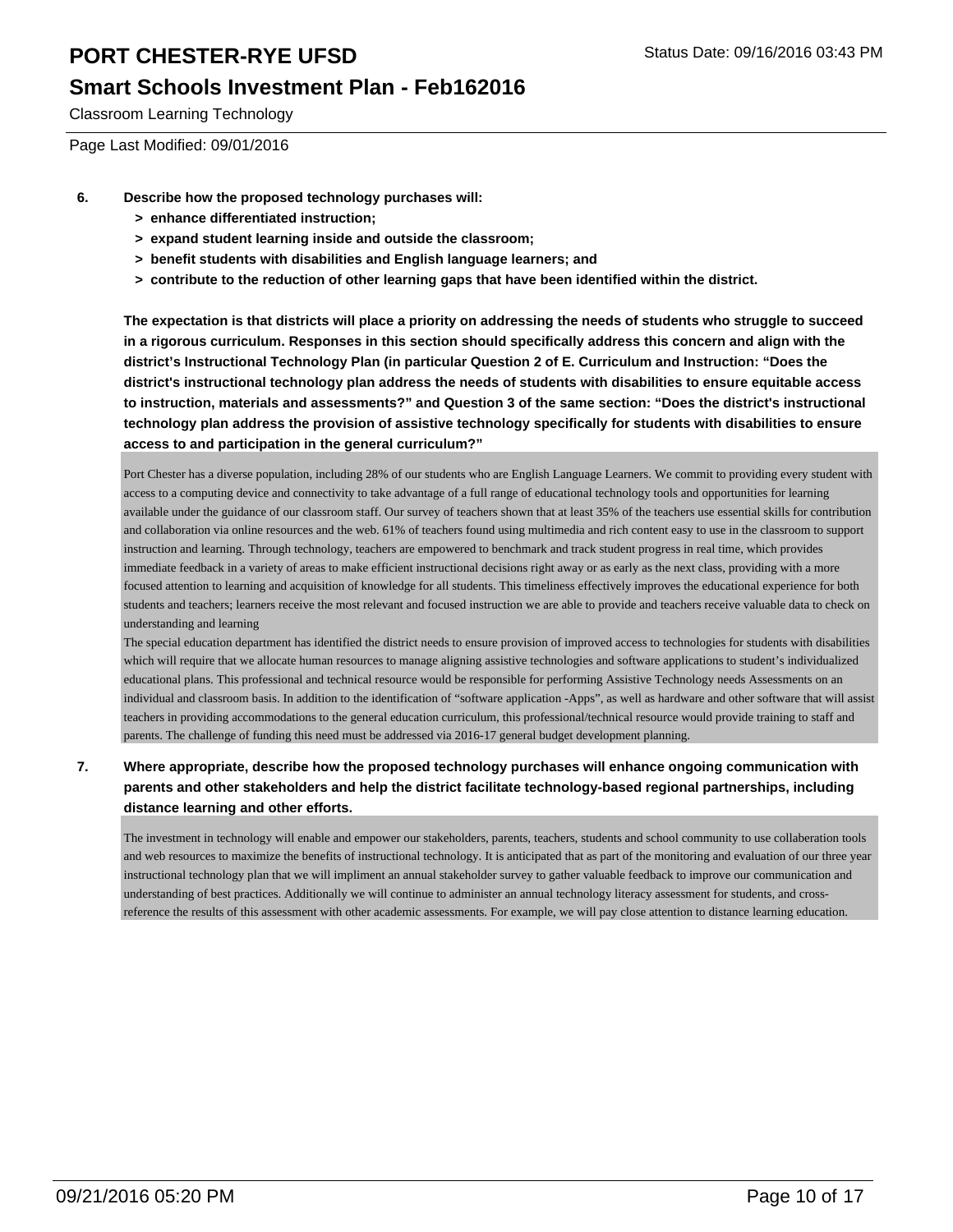#### **Smart Schools Investment Plan - Feb162016**

Classroom Learning Technology

Page Last Modified: 09/01/2016

**8. Describe the district's plan to provide professional development to ensure that administrators, teachers and staff can employ the technology purchased to enhance instruction successfully.**

**Note: This response should be aligned and expanded upon in accordance with your district's response to Question 1 of F. Professional Development of your Instructional Technology Plan: "Please provide a summary of professional development offered to teachers and staff, for the time period covered by this plan, to support technology to enhance teaching and learning. Please include topics, audience and method of delivery within your summary."**

The district encourages and provides ongoing professional development for teachers on the use of the most current instructional technologies for teaching/learning. These professional development opportunities include but are not limited to:

Using Smart Board Technologies for classroom instruction,

Google Applications for Education, such as Google Classroom,

Student Management Systems including Parent Portal access,

Data Driven Instructional Technologies,

Computer Based Student Learning Software,

Technology Literacy Software, Internet Based Instructional Assessment Programs,

SIFE Literacy,

The Talking Web,

Read180,

Achieve 3000,

 The district provides teacher with multiple formats for training and professional development including regional workshops offered via the Model Schools Program at the Lower Hudson Regional Information Center, Coaching model in the classroom, webinars and resources via the web. However, the most important component for our professional development is our teachers pursuit of professional growth and constant learning to provide for a richer experience when delivering content and promoting learning in their classrooms.

 The School districts works in coordination with school building leadership to ensure teachers have the tools and resources they need to impact instruction and provide the best education for our children.

- **9. Districts must contact the SUNY/CUNY teacher preparation program that supplies the largest number of the district's new teachers to request advice on innovative uses and best practices at the intersection of pedagogy and educational technology.**
	- By checking this box, you certify that you have contacted the SUNY/CUNY teacher preparation program that supplies the largest number of your new teachers to request advice on these issues.

#### **9a. Please enter the name of the SUNY or CUNY Institution that you contacted.**

SUNY New Paltz

**9b. Enter the primary Institution phone number.**

845-257-SUNY (7869)

**9c. Enter the name of the contact person with whom you consulted and/or will be collaborating with on innovative uses of technology and best practices.**

Michael S. Rosenberg, PhD

**10. A district whose Smart Schools Investment Plan proposes the purchase of technology devices and other hardware must account for nonpublic schools in the district.**

**Are there nonpublic schools within your school district?**

**Ø** Yes

 $\square$  No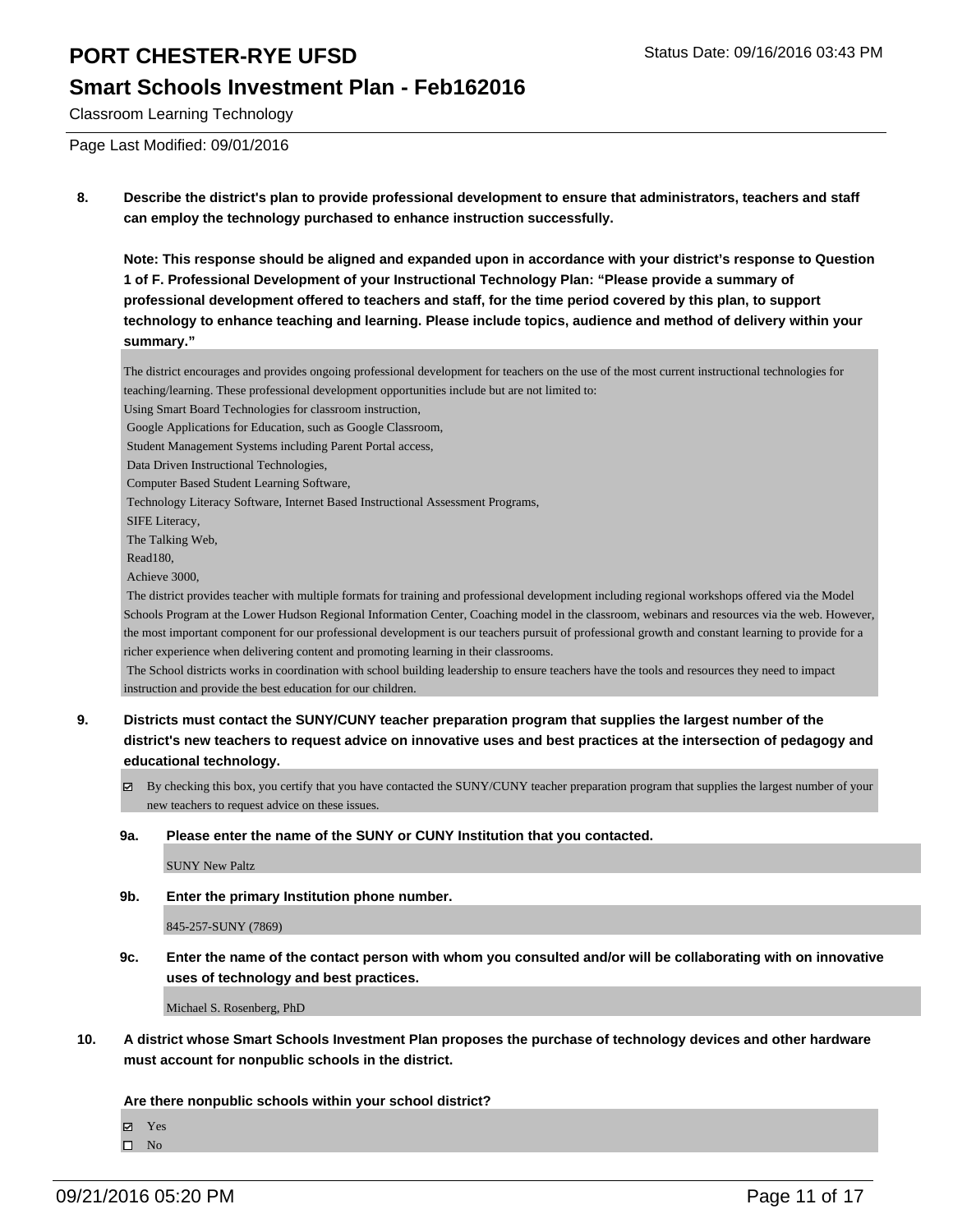#### **Smart Schools Investment Plan - Feb162016**

Classroom Learning Technology

Page Last Modified: 09/01/2016

**10a. Describe your plan to loan purchased hardware to nonpublic schools within your district. The plan should use your district's nonpublic per-student loan amount calculated below, within the framework of the guidance. Please enter the date by which nonpublic schools must request classroom technology items. Also, specify in your response the devices that the nonpublic schools have requested, as well as in the in the Budget and the Expenditure Table at the end of the page.**

The Port Chester-Rye UFSD will provide an allocation of \$14,144.00 for loaning of devices purchased with SSBA funding under the Classroom Learning Technology. The loaning program will establish an application process for a period of thirty days beginning on July 1 of every school year after funding is granted and purchases made. Once application by non public school is approved by the public school district the devices will be available for loaning. These devices will remain property of the Port Chester-Rye UFSD. Every year the Port Chester-Rye UFSD will assign a district staff member to verify and confirm inventory control and status of devices at the non public school premises. The non public school has selected interactive white boards as the devices to support instruction and to be the shared devices under classroom leaning

technology category expenditures via SSBA Funding.

**10b. A final Smart Schools Investment Plan cannot be approved until school authorities have adopted regulations specifying the date by which requests from nonpublic schools for the purchase and loan of Smart Schools Bond Act classroom technology must be received by the district.**

 $\boxtimes$  By checking this box, you certify that you have such a plan and associated regulations in place that have been made public.

#### **11. Nonpublic Classroom Technology Loan Calculator**

**The Smart Schools Bond Act provides that any Classroom Learning Technology purchases made using Smart Schools funds shall be lent, upon request, to nonpublic schools in the district. However, no school district shall be required to loan technology in amounts greater than the total obtained and spent on technology pursuant to the Smart Schools Bond Act and the value of such loan may not exceed the total of \$250 multiplied by the nonpublic school enrollment in the base year at the time of enactment. See:**

**http://www.p12.nysed.gov/mgtserv/smart\_schools/docs/Smart\_Schools\_Bond\_Act\_Guidance\_04.27.15\_Final.pdf.**

|                                     | 1. Classroom<br>Technology | 2. Public<br>Enrollment | 3. Nonpublic<br><b>Enrollment</b> | l 4. Sum of<br>Public and      | 15. Total Per<br>Pupil Sub- | 6. Total<br>Nonpublic Loan |
|-------------------------------------|----------------------------|-------------------------|-----------------------------------|--------------------------------|-----------------------------|----------------------------|
|                                     | Sub-allocation             | $(2014 - 15)$           | (2014-15)                         | Nonpublic<br><b>Enrollment</b> | lallocation                 | Amount                     |
| Calculated Nonpublic Loan<br>Amount | 304.686                    | 4.524                   | 221                               | 4.745                          | 64                          | 14.144                     |

**12. To ensure the sustainability of technology purchases made with Smart Schools funds, districts must demonstrate a long-term plan to maintain and replace technology purchases supported by Smart Schools Bond Act funds. This sustainability plan shall demonstrate a district's capacity to support recurring costs of use that are ineligible for Smart Schools Bond Act funding such as device maintenance, technical support, Internet and wireless fees, maintenance of hotspots, staff professional development, building maintenance and the replacement of incidental items. Further, such a sustainability plan shall include a long-term plan for the replacement of purchased devices and equipment at the end of their useful life with other funding sources.**

 $\boxtimes$  By checking this box, you certify that the district has a sustainability plan as described above.

- **13. Districts must ensure that devices purchased with Smart Schools Bond funds will be distributed, prepared for use, maintained and supported appropriately. Districts must maintain detailed device inventories in accordance with generally accepted accounting principles.**
	- By checking this box, you certify that the district has a distribution and inventory management plan and system in place.
- **14. If you are submitting an allocation for Classroom Learning Technology complete this table. Note that the calculated Total at the bottom of the table must equal the Total allocation for this category that you entered in the SSIP Overview overall budget.**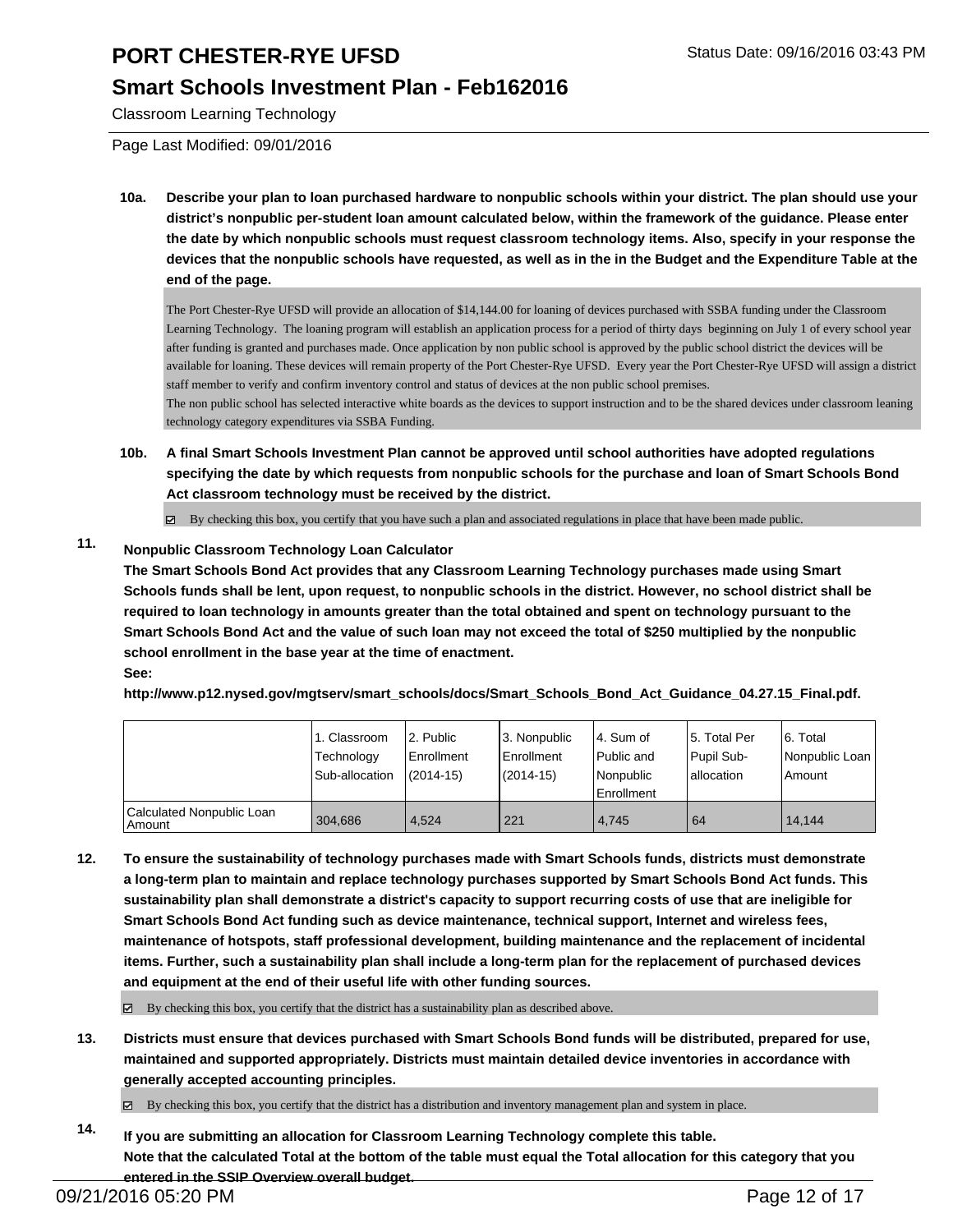#### **Smart Schools Investment Plan - Feb162016**

Classroom Learning Technology

Page Last Modified: 09/01/2016

|                          | Sub-Allocation |
|--------------------------|----------------|
| Interactive Whiteboards  | 14,144         |
| <b>Computer Servers</b>  | (No Response)  |
| <b>Desktop Computers</b> | (No Response)  |
| <b>Laptop Computers</b>  | 248,302        |
| <b>Tablet Computers</b>  | (No Response)  |
| <b>Other Costs</b>       | 42,240         |
| Totals:                  | 304,686        |

**15. Please detail the type, quantity, per unit cost and total cost of the eligible items under each sub-category. This is especially important for any expenditures listed under the "Other" category. All expenditures must be capital-bond eligible to be reimbursed through the SSBA. If you have any questions, please contact us directly through smartschools@nysed.gov.**

**Please specify in the "Item to be Purchased" field which specific expenditures and items are planned to meet the district's nonpublic loan requirement, if applicable.**

**NOTE: Wireless Access Points that will be loaned/purchased for nonpublic schools should ONLY be included in this category, not under School Connectivity, where public school districts would list them.**

| Select the allowable expenditure | Item to be Purchased           | Quantity       | Cost per Item | <b>Total Cost</b> |
|----------------------------------|--------------------------------|----------------|---------------|-------------------|
| type.                            |                                |                |               |                   |
| Repeat to add another item under |                                |                |               |                   |
| each type.                       |                                |                |               |                   |
| <b>Laptop Computers</b>          | <b>Chrome Books</b>            | 937            | 265           | 248,302           |
| <b>Other Costs</b>               | <b>Charging Carts</b>          | 33             | 1,000         | 33,000            |
| <b>Other Costs</b>               | <b>Printers</b>                | 33             | 280           | 9,240             |
| Interactive Whiteboards          | Promethean Boards - Non Public | $\overline{2}$ | 7,072         | 14,144            |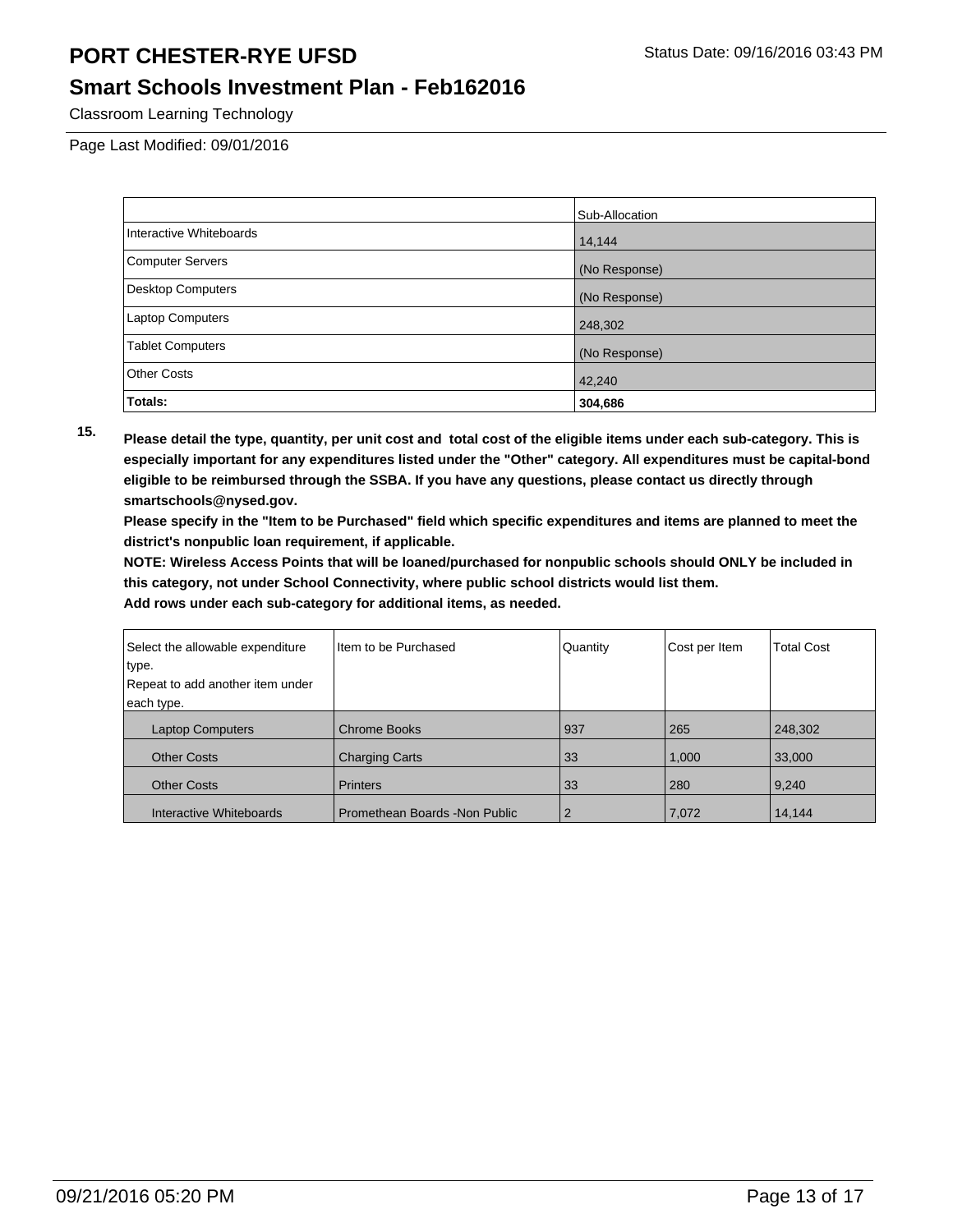### **Smart Schools Investment Plan - Feb162016**

Pre-Kindergarten Classrooms

Page Last Modified: 09/01/2016

**1. Provide information regarding how and where the district is currently serving pre-kindergarten students and justify the need for additional space with enrollment projections over 3 years.**

(No Response)

- **2. Describe the district's plan to construct, enhance or modernize education facilities to accommodate prekindergarten programs. Such plans must include:**
	- **Specific descriptions of what the district intends to do to each space;**
	- **An affirmation that pre-kindergarten classrooms will contain a minimum of 900 square feet per classroom;**
	- **The number of classrooms involved;**
	- **The approximate construction costs per classroom; and**
	- **Confirmation that the space is district-owned or has a long-term lease that exceeds the probable useful life of the improvements.**

(No Response)

**3. Smart Schools Bond Act funds may only be used for capital construction costs. Describe the type and amount of additional funds that will be required to support ineligible ongoing costs (e.g. instruction, supplies) associated with any additional pre-kindergarten classrooms that the district plans to add.**

(No Response)

**4. All plans and specifications for the erection, repair, enlargement or remodeling of school buildings in any public school district in the State must be reviewed and approved by the Commissioner. Districts that plan capital projects using their Smart Schools Bond Act funds will undergo a Preliminary Review Process by the Office of Facilities Planning.**

**Please indicate on a separate row each project number given to you by the Office of Facilities Planning.**

| Project Number |  |  |
|----------------|--|--|
| (No Response)  |  |  |

**5. If you have made an allocation for Pre-Kindergarten Classrooms, complete this table.**

**Note that the calculated Total at the bottom of the table must equal the Total allocation for this category that you entered in the SSIP Overview overall budget.**

|                                          | Sub-Allocation |
|------------------------------------------|----------------|
| Construct Pre-K Classrooms               | (No Response)  |
| Enhance/Modernize Educational Facilities | (No Response)  |
| Other Costs                              | (No Response)  |
| <b>Totals:</b>                           |                |

**6. Please detail the type, quantity, per unit cost and total cost of the eligible items under each sub-category. This is especially important for any expenditures listed under the "Other" category. All expenditures must be capital-bond eligible to be reimbursed through the SSBA. If you have any questions, please contact us directly through smartschools@nysed.gov.**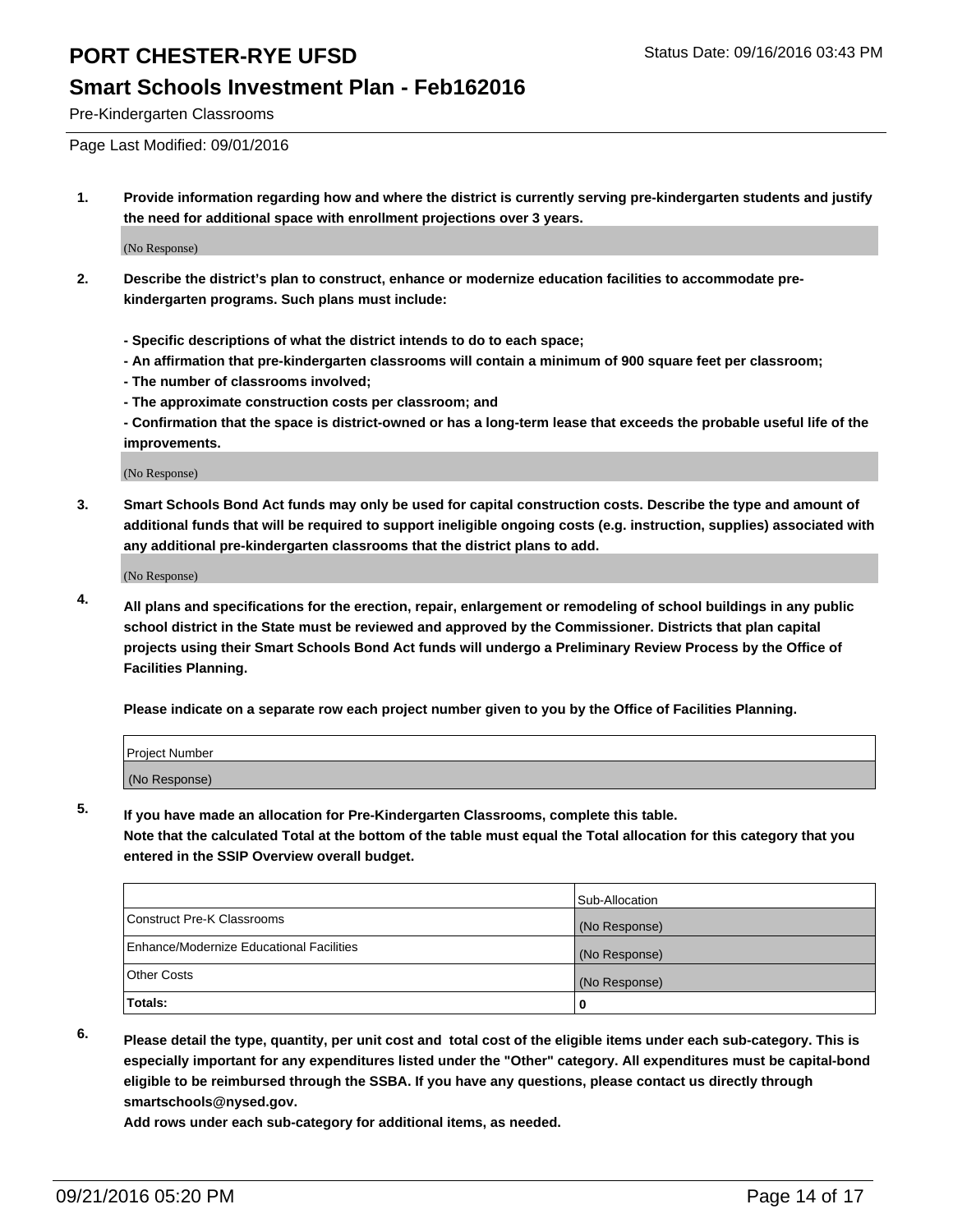# **Smart Schools Investment Plan - Feb162016**

Pre-Kindergarten Classrooms

Page Last Modified: 09/01/2016

| Select the allowable expenditure | Item to be purchased | Quantity      | Cost per Item | <b>Total Cost</b> |
|----------------------------------|----------------------|---------------|---------------|-------------------|
| type.                            |                      |               |               |                   |
| Repeat to add another item under |                      |               |               |                   |
| each type.                       |                      |               |               |                   |
| (No Response)                    | (No Response)        | (No Response) | (No Response) | (No Response)     |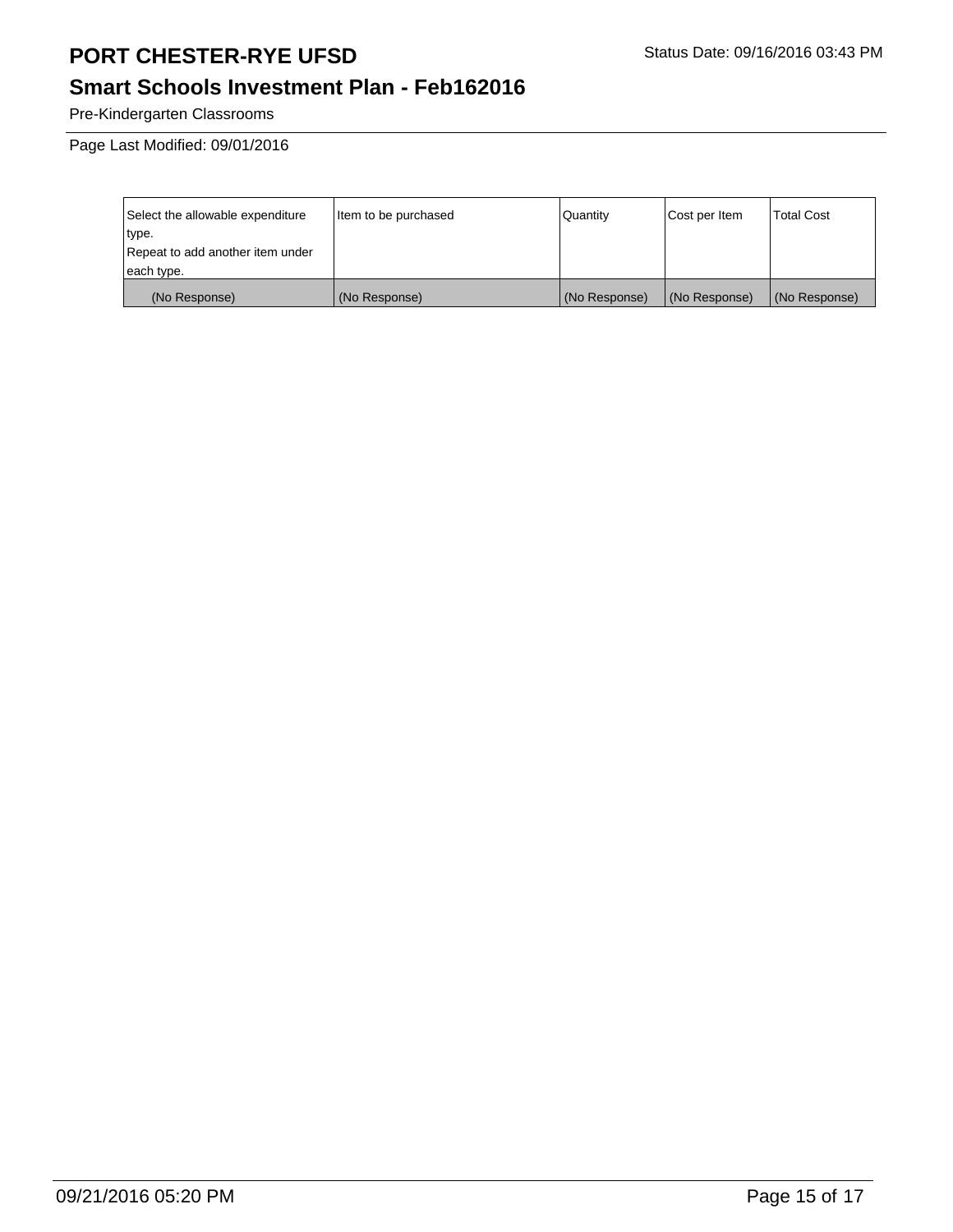### **Smart Schools Investment Plan - Feb162016**

Replace Transportable Classrooms

Page Last Modified: 09/01/2016

**1. Describe the district's plan to construct, enhance or modernize education facilities to provide high-quality instructional space by replacing transportable classrooms.**

(No Response)

**2. All plans and specifications for the erection, repair, enlargement or remodeling of school buildings in any public school district in the State must be reviewed and approved by the Commissioner. Districts that plan capital projects using their Smart Schools Bond Act funds will undergo a Preliminary Review Process by the Office of Facilities Planning.**

**Please indicate on a separate row each project number given to you by the Office of Facilities Planning.**

| Project Number |  |
|----------------|--|
| (No Response)  |  |

**3. For large projects that seek to blend Smart Schools Bond Act dollars with other funds, please note that Smart Schools Bond Act funds can be allocated on a pro rata basis depending on the number of new classrooms built that directly replace transportable classroom units.**

**If a district seeks to blend Smart Schools Bond Act dollars with other funds describe below what other funds are being used and what portion of the money will be Smart Schools Bond Act funds.**

(No Response)

**4. If you have made an allocation for Replace Transportable Classrooms, complete this table. Note that the calculated Total at the bottom of the table must equal the Total allocation for this category that you entered in the SSIP Overview overall budget.**

|                                                | Sub-Allocation |
|------------------------------------------------|----------------|
| Construct New Instructional Space              | (No Response)  |
| Enhance/Modernize Existing Instructional Space | (No Response)  |
| Other Costs                                    | (No Response)  |
| Totals:                                        | 0              |

**5. Please detail the type, quantity, per unit cost and total cost of the eligible items under each sub-category. This is especially important for any expenditures listed under the "Other" category. All expenditures must be capital-bond eligible to be reimbursed through the SSBA. If you have any questions, please contact us directly through smartschools@nysed.gov.**

| Select the allowable expenditure | Item to be purchased | Quantity      | Cost per Item | Total Cost    |
|----------------------------------|----------------------|---------------|---------------|---------------|
| type.                            |                      |               |               |               |
| Repeat to add another item under |                      |               |               |               |
| each type.                       |                      |               |               |               |
| (No Response)                    | (No Response)        | (No Response) | (No Response) | (No Response) |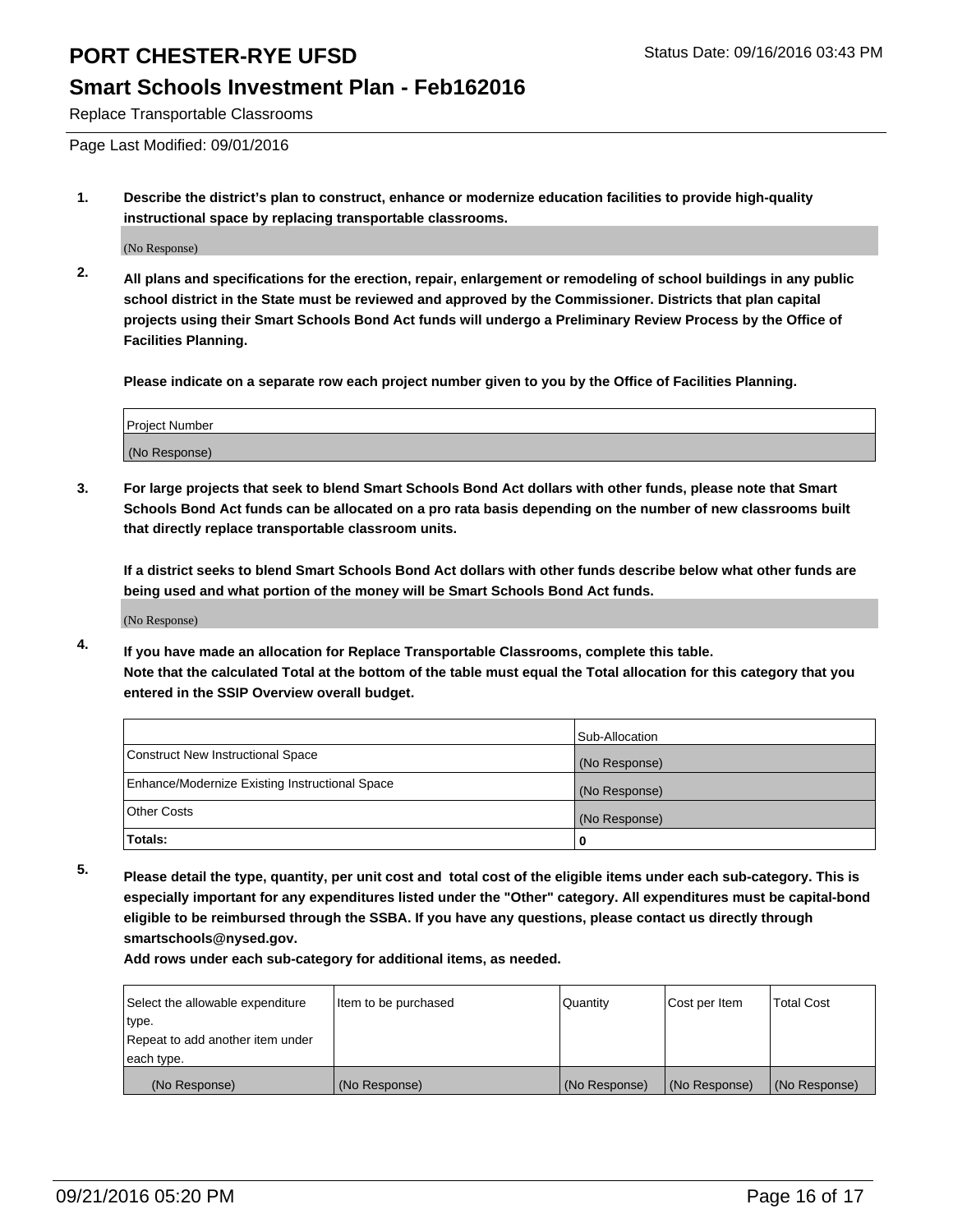#### **Smart Schools Investment Plan - Feb162016**

High-Tech Security Features

Page Last Modified: 09/01/2016

**1. Describe how you intend to use Smart Schools Bond Act funds to install high-tech security features in school buildings and on school campuses.**

(No Response)

**2. All plans and specifications for the erection, repair, enlargement or remodeling of school buildings in any public school district in the State must be reviewed and approved by the Commissioner. Districts that plan capital projects using their Smart Schools Bond Act funds will undergo a Preliminary Review Process by the Office of Facilities Planning.** 

**Please indicate on a separate row each project number given to you by the Office of Facilities Planning.**

| <b>Project Number</b> |  |
|-----------------------|--|
| (No Response)         |  |

- **3. Was your project deemed eligible for streamlined Review?**
	- □ Yes
	- $\square$  No
- **4. Include the name and license number of the architect or engineer of record.**

| Name          | License Number |
|---------------|----------------|
| (No Response) | (No Response)  |

**5. If you have made an allocation for High-Tech Security Features, complete this table. Note that the calculated Total at the bottom of the table must equal the Total allocation for this category that you entered in the SSIP Overview overall budget.**

|                                                      | Sub-Allocation |
|------------------------------------------------------|----------------|
| Capital-Intensive Security Project (Standard Review) | (No Response)  |
| <b>Electronic Security System</b>                    | (No Response)  |
| <b>Entry Control System</b>                          | (No Response)  |
| Approved Door Hardening Project                      | (No Response)  |
| <b>Other Costs</b>                                   | (No Response)  |
| Totals:                                              | 0              |

**6. Please detail the type, quantity, per unit cost and total cost of the eligible items under each sub-category. This is especially important for any expenditures listed under the "Other" category. All expenditures must be capital-bond eligible to be reimbursed through the SSBA. If you have any questions, please contact us directly through smartschools@nysed.gov.**

| Select the allowable expenditure | Item to be purchased | Quantity      | Cost per Item | <b>Total Cost</b> |
|----------------------------------|----------------------|---------------|---------------|-------------------|
| type.                            |                      |               |               |                   |
| Repeat to add another item under |                      |               |               |                   |
| each type.                       |                      |               |               |                   |
| (No Response)                    | (No Response)        | (No Response) | (No Response) | (No Response)     |